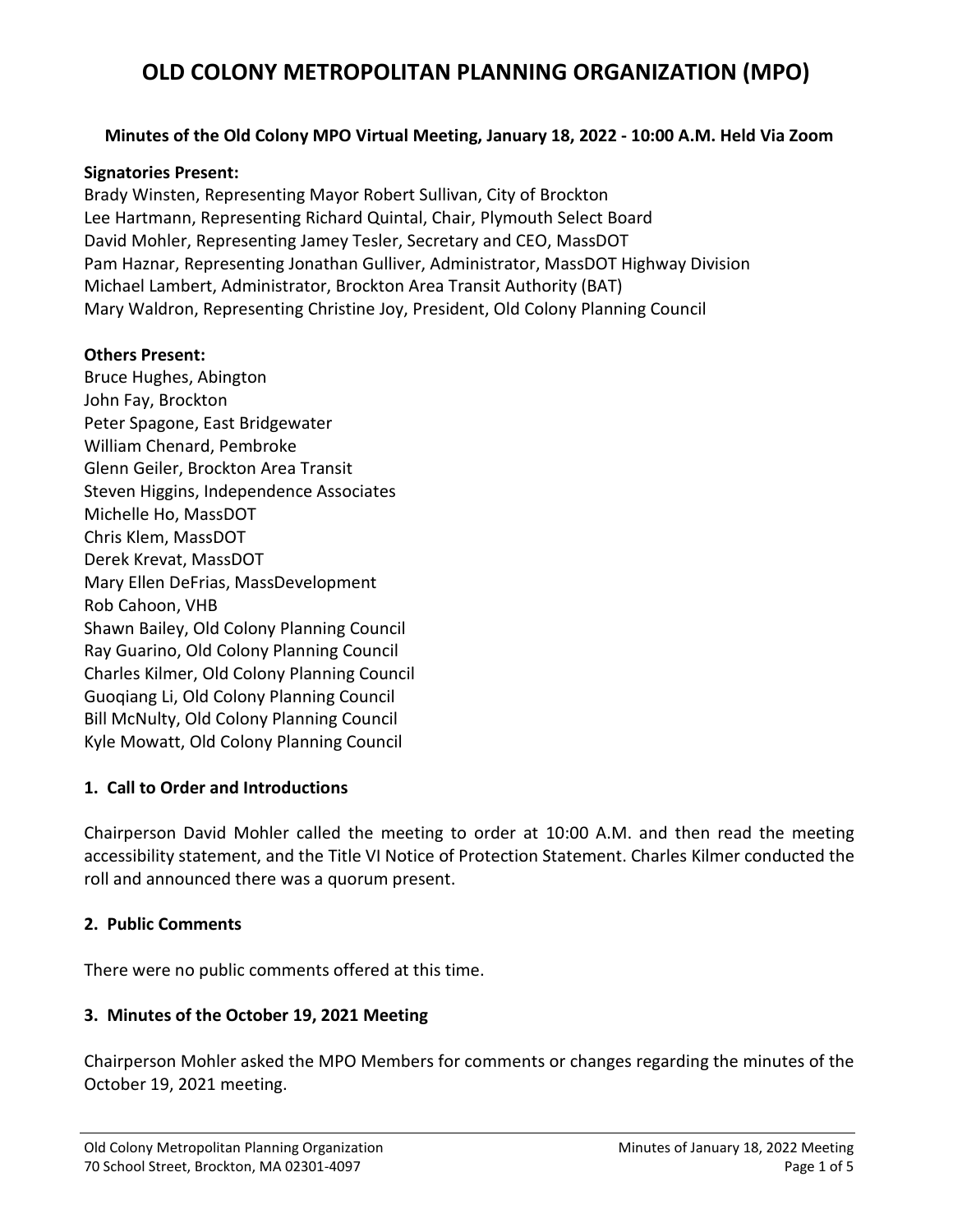Lee Hartmann made a motion and Mary Waldron seconded to endorse the minutes of the October 19, 2021 meeting.

There being no changes, the Old Colony MPO then voted unanimously via roll call vote to endorse the minutes of the October 19, 2021 Old Colony MPO Meeting.

### **4. Brockton Area Transit (BAT) Report**

Michael Lambert thanked MassDOT for a number of grants that BAT received through the Community Transit Grant Program (CTG). These grants will provide subsidies for BAT's Avon/Stoughton Service, Rockland Flex Service, and some replacement vans.

December showed an improvement in terms of year over year ridership. BAT ridership is at about 60% compared to pre-Covid. BAT continues to collaborate closely with employees to make sure people are up to date on vaccines and then noted that tests are available.

### **5. MassDOT District 5 Update on Projects Under Design or Construction**

Pam Haznar provided an update on several projects under design or construction. They are as follows:

### **PEMBROKE - REHABILITATION OF ROUTE 36 (CENTER STREET) FROM ROUTE 27 TO ROUTE 14**

Bid opening is scheduled for January 19, 2022

### **STOUGHTON - INTERSECTION IMPROVEMENTS AND RELATED WORK AT CENTRAL STREET, CANTON STREET AND TOSCA DRIVE**

■ Expecting PS&E in March 2022

#### **STOUGHTON - CORRIDOR IMPROVEMENTS ON ROUTE 138**

**Design Public Hearing is scheduled for February 16, 2022** 

### **BROCKTON - INTERSECTION IMPROVEMENTS AT CENTRE STREET (ROUTE 123) AND PLYMOUTH STREET**

■ 25% Design is under review

#### **BROCKTON - INTERSECTION IMPROVEMENTS AT LYMAN STREET/GROVE STREET/SUMMER STREET & REPLACEMENT OF GROVE STREET BRIDGE, B-25-005, OVER SALISBURY PLAIN RIVER**

- **Bridge type study was reviewed**
- Expect the revised 25% design at the end of March 2022

## **EASTON - CORRIDOR IMPROVEMENTS ON ROUTE 138 INCLUDING INTERSECTION IMPROVEMENTS AT ROUTE 138 (WASHINGTON STREET) AND ELM STREET**

Planning to schedule the utility site walk and then the Design Public Hearing

## **HANSON - CORRIDOR IMPROVEMENTS ON ROUTE 14 (MAQUAN STREET), FROM THE PEMBROKE T.L. TO INDIAN HEAD STREET AND RELATED WORK**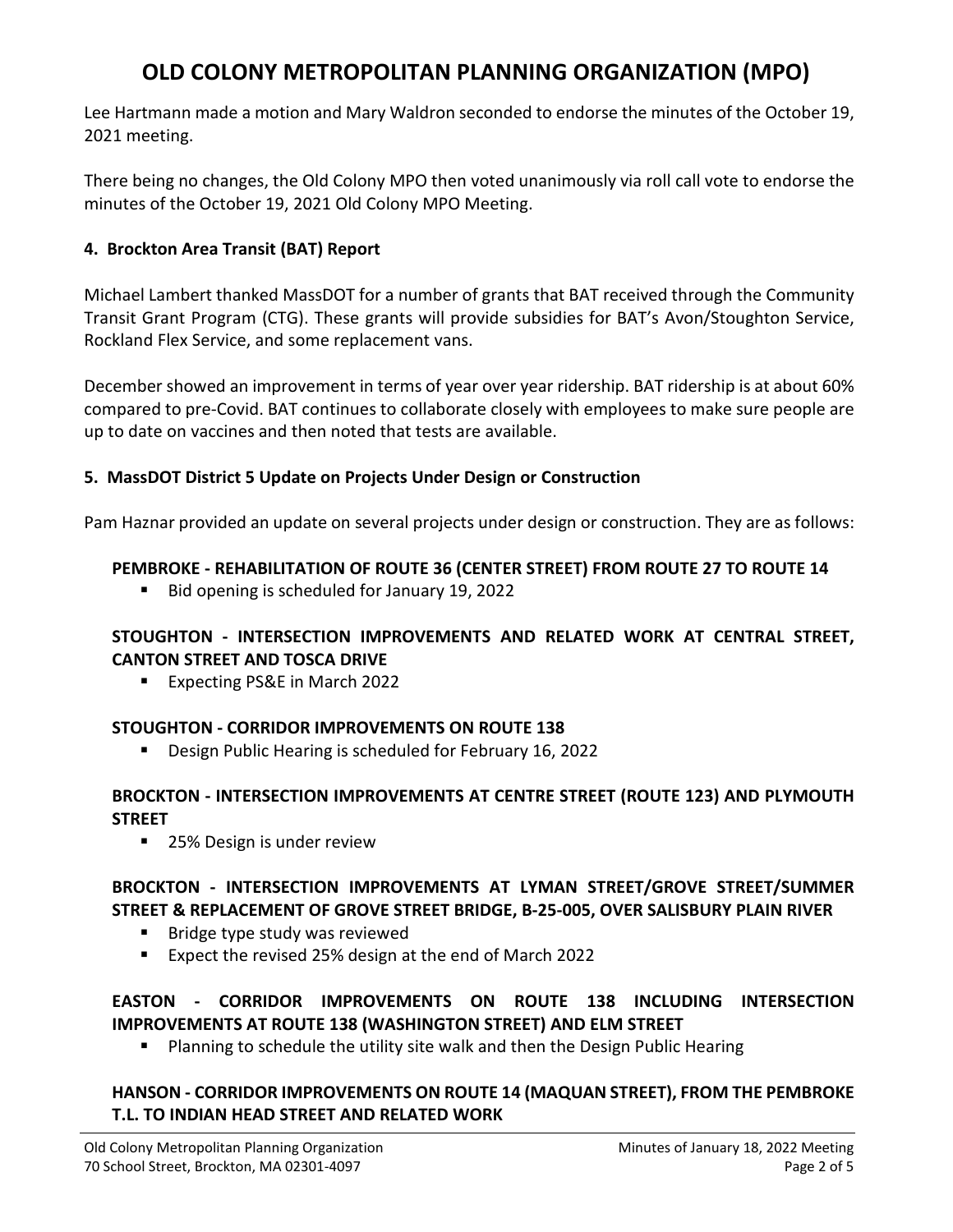Need to have meeting with town. There is an issue with the water line (over 100 years old)

### **ABINGTON - INTERSECTION IMPROVEMENTS AT HANCOCK STREET AND CHESTNUT STREET**

- **EXTERCOMMENT COMMENT COMMENT** Comment resolution meeting was recently held
- **Expecting revised plans later this month**

### **DUXBURY - SIGNAL INSTALLATION @ ROUTE 3 (NB & SB) RAMPS & ROUTE 3A (TREMONT STREET)**

- Kickoff meeting was held in November 2021
- Waiting for project schedule

### **6. FFY 2022-2026 Transportation Improvement Program (TIP) Amendments and/ or Adjustments**

There are currently no Amendments and/ or Adjustments for the TIP as this time.

### **7. Performance Based Planning and MassDOT Proposed Calendar Year (CY) 2022 Highway Safety Performance Measure Targets (PM1)**

 **Discussion, and Possible Adoption of the Proposed Set of Federally Required Performance Measure Targets Pertaining to Highway Safety**

Derek Krevat provided a presentation on the Proposed Calendar Year (CY) 2022 Highway Safety Performance Measure Targets (PM1).

#### **Fatalities**

- Due to reduced vehicle miles traveled (VMT) related to the pandemic, 2020 data was disregarded given the unique circumstances surrounding data from that year
- CY 2022 projections are based on a 2.5% reduction in fatalities from CY 2021
- Target for CY 2022 is to reduce the number of total fatalities to 340, or .56 fatality rate (per 100 million VMT)

#### **Serious Injuries**

- Due to unpredictable fluctuations between 2019 and 2020 data and an overall decreasing trendline, a 3% reduction in annual serious injuries from 2018 to 2021, and a 4% annual reduction from 2021 to 2022, were assumed to calculate the CY 2022 target
- Target for CY 2022 is to reduce the total number of serious injuries to 2,504, or 4.11 serious injury rate (per 100 million VMT)

## **Non-Motorized Fatalities and Serious Injuries**

- To project the non-motorist fatality and serious injuries for 2022, a 2% reduction was estimated
- Target for CY 2022 is to reduce the number of non-motorist fatalities and injuries to 471

Brady Winsten asked if the percent reduction targets are based purely on past trends. Derek Krevat stated that they are essentially based on past trends. Derek Krevat suggested that MassDOT's Strategic Highway Safety Plan presents the safety strategies being used.

Charles Kilmer asked how MPO members may participate in providing input into the development of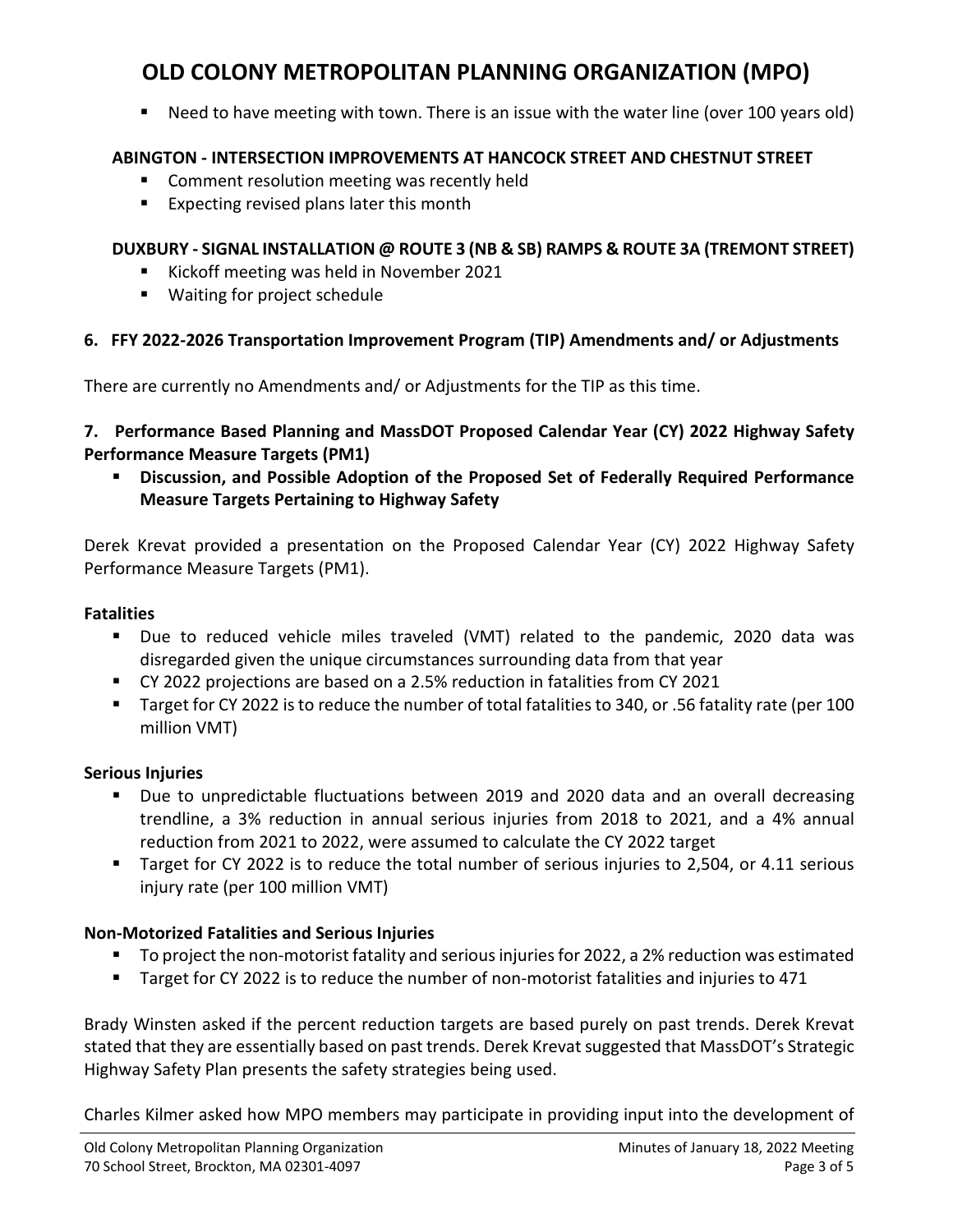the 2023 Strategic Highway Safety Plan. Derek Krevat stated that there is a meeting scheduled that is open to all MPO members, and that there will additional opportunities in the future as the plan is developed.

Chairperson Mohler asked if there is a motion to adopt the Proposed CY 2022 Highway Safety Performance Measure Targets (PM1). A motion was made by Lee Hartmann and seconded by Michael Lambert.

The Old Colony MPO then voted unanimously via roll call vote to adopt the Proposed CY 2022 Highway Safety Performance Measure Targets (PM1).

### **8. High Priority Corridor Screening Assessment Status Report**

Guoqiang Li provided a status report on the High Priority Corridor Screening Assessment that is programmed in the FFY 2022 Old Colony UPWP. Staff are developing a High Priority Corridor Study Screening Assessment process for federal aid and functionally classified arterial roads, including state number routes. Staff will identify, rank, and inform the selection process for locations to conduct corridor studies that will then inform the Long-Range Transportation Plan (LRTP) Needs Assessment in the next few months. This project will apply a comprehensive approach to analyzing problems and forming recommendations ensuring that the needs of all transportation users are considered.

Proposed Project Evaluation Criteria Components:

- Capacity (Congestion)
- **Safety**
- **Bicycle and Pedestrian Accommodation**
- **Climate resilience**
- Criticality Factor (supporting the land use and business)
- **Transit Operation**
- **Transportation Equity (Environmental Justice)**
- **Implementation Potential**
- **Physical Conditions**

Estimated Timeline for Project Completion:

- Develop GIS database to manage candidate project scoring January 2022
- Verify traffic data, update Synchro and SimTraffic Simulation March 2022
- Develop base year Travel Demand Model to verify volume and travel time results March 2022
- **Develop and validate network scoring April 2022**
- Select final projects May 2022
- Develop technical reports, maps and results summary June 2022
- **Provide project presentation July 2022**
- Gather comments and suggestions on Draft August 2022

Final project completion – September 30, 2022

Pam Haznar commented that this information will be valuable for developing future TIP projects and